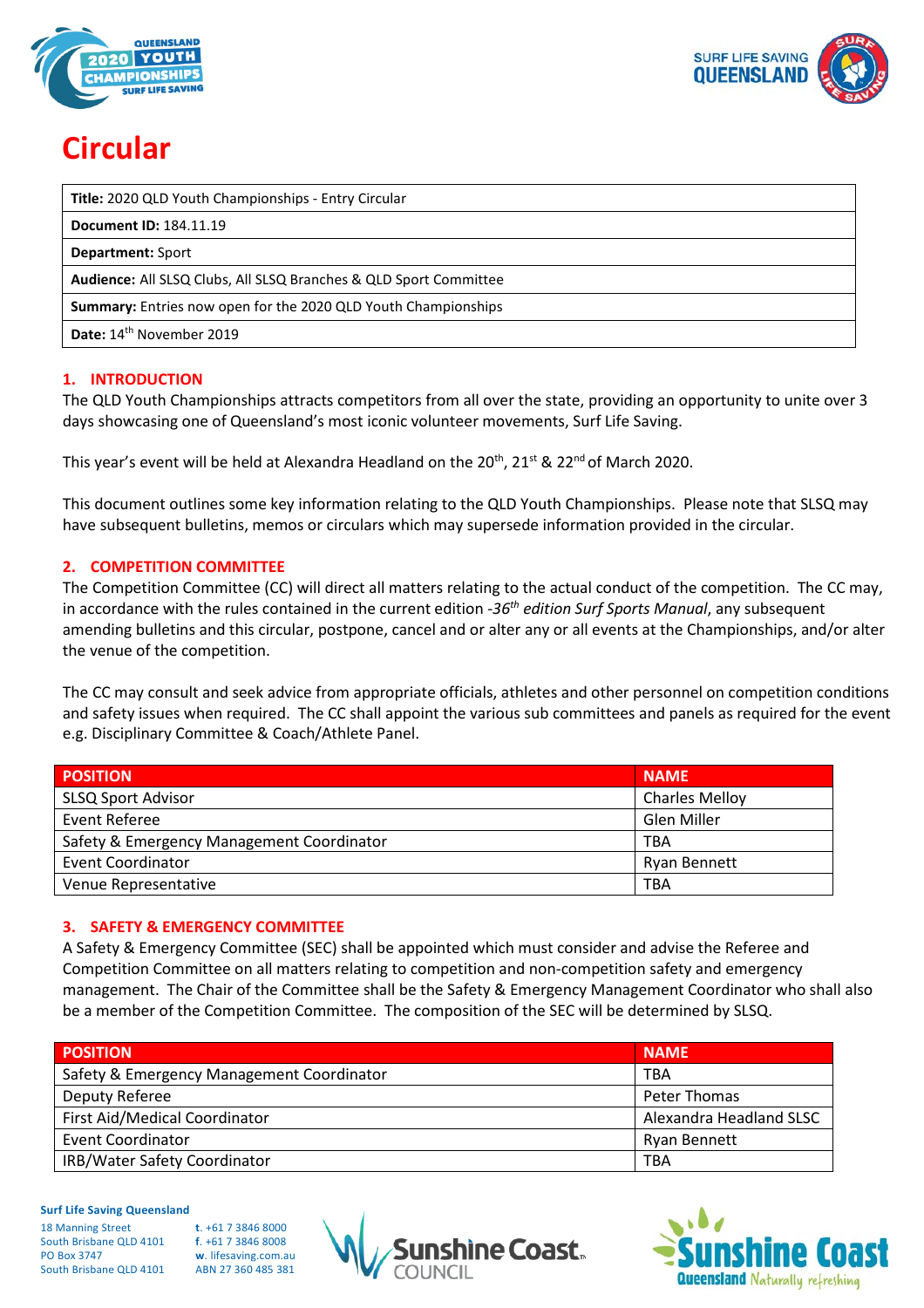



# **TABLE OF CONTENTS**

|             | <b>INTRODUCTION</b>                                                                                                                                                                                                            |    |
|-------------|--------------------------------------------------------------------------------------------------------------------------------------------------------------------------------------------------------------------------------|----|
|             |                                                                                                                                                                                                                                |    |
| 3.          |                                                                                                                                                                                                                                |    |
| 4.          |                                                                                                                                                                                                                                |    |
| 5.          | ELIGABILITY TO COMPETE MARKET AND ACCORDING TO A COMPETE MARKET MARKET MARKET MARKET MARKET MARKET MARKET MARKET MARKET MARKET MARKET MARKET MARKET MARKET MARKET MARKET MARKET MARKET MARKET MARKET MARKET MARKET MARKET MARK |    |
| 6.          |                                                                                                                                                                                                                                |    |
| $7_{\cdot}$ |                                                                                                                                                                                                                                | 4  |
| 8.          | <b>EVENT LIST</b>                                                                                                                                                                                                              |    |
|             |                                                                                                                                                                                                                                |    |
|             |                                                                                                                                                                                                                                |    |
|             | 11. DRAFT TIMETABLE                                                                                                                                                                                                            |    |
|             |                                                                                                                                                                                                                                |    |
|             | 13. EVENT MEDALS, TROPHIES & POINTSCORES [1111] [120] [120] [20] [20] [3-9] [3-9] [3-9] [3-9] [3-9] [3-9] [3-9                                                                                                                 |    |
|             |                                                                                                                                                                                                                                |    |
|             |                                                                                                                                                                                                                                | 9  |
|             |                                                                                                                                                                                                                                | 9  |
|             |                                                                                                                                                                                                                                |    |
|             |                                                                                                                                                                                                                                |    |
|             | 19. HEALTH & WELLBEING Manual Communication and CONTERNATION AND THE MEALTH & WELLBEING                                                                                                                                        |    |
|             |                                                                                                                                                                                                                                |    |
|             |                                                                                                                                                                                                                                |    |
|             | 22. PROTESTS                                                                                                                                                                                                                   | 11 |
|             |                                                                                                                                                                                                                                | 11 |

**Surf Life Saving Queensland**

18 Manning Street **t**. +61 7 3846 8000 South Brisbane QLD 4101<br>**PO Box 3747** South Brisbane QLD 4101

**w**. lifesaving.com.au<br>ABN 27 360 485 381



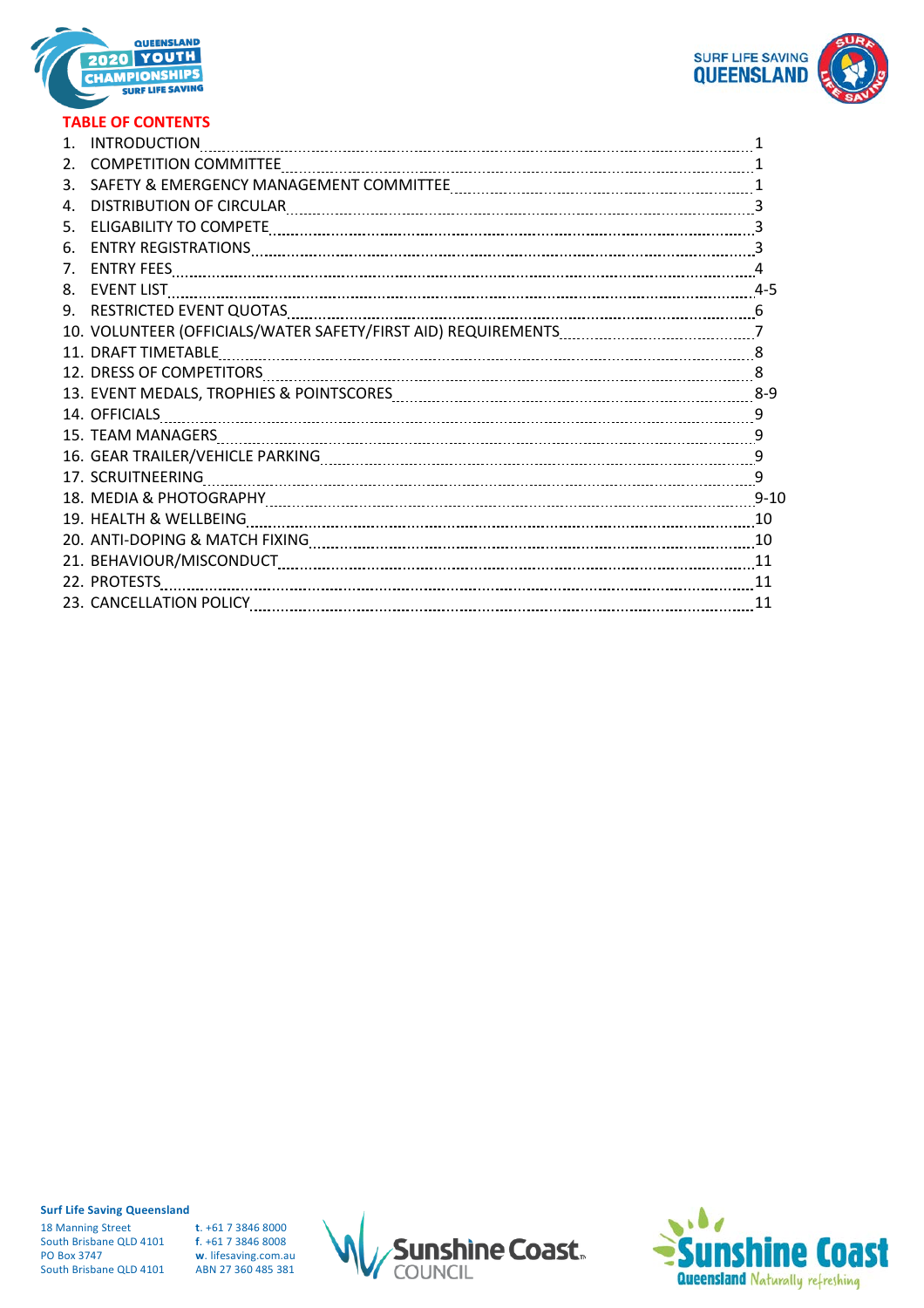



# **4. DISTRIBUTION OF CIRCULAR**

It is most important that the information in this Circular is brought to the attention of all Carnival Officials, Team Managers, Coaches and Competitors.

Non receipt of the Circular will not be taken as an excuse if a Club, Team or individual does not comply with the requirements outlined in this and other Bulletins and Circulars.

#### **5. ELIGABILITY TO COMPETE**

All Competitors wishing to compete at the 2019 QLD Youth Championships must have the relevant SLSA award for the Age Group as well as the relevant age competition evaluation they wish to compete in by the close of entries to be eligible to compete.

All entered athletes must have completed and signed the SLSA "Application for Membership Form" and paid any required membership fees as proof of their eligibility to race. Competition eligibility is as per the SLSA Surf Sport Manual 36<sup>th</sup> Edition Section 2.2 – Competition Eligibility.

**NB:** It is an offence to enter a person who does not meet any of the above requirements, and any irregularities will be considered and dealt with by the SLSQ Surf Sports Committee or the 2020 QLD Youth Surf Life Saving Championships Disciplinary Committee accordingly.

#### **6. ENTRY REGISTRATIONS**

Club entries to the 2020 QLD Youth Championships must be submitted via the SLSA Carnival Manager System

For any Clubs that cannot enter via this system please contact the SLSQ Sport Administrator, Karen Degnian [\(kdegnian@lifesaving.com.au\)](mailto:kdegnian@lifesaving.com.au) to ensure access is granted for entries to be completed.

Entries close: Monday 2<sup>nd</sup> March 2020 Late Entries Close: Monday 16<sup>th</sup> March 2020

Branch restricted entries will open Tuesday 3<sup>rd</sup> March and will close Monday 9<sup>th</sup> March 2020 on Carnival Manager. During this time the carnival will appear offline to Clubs to allow Branches to submit qualifying and team events.

Any changes to existing entries can occur up until close of Entries (midnight Monday 2<sup>nd</sup> March 2020) via Carnival Manager.

After this date any team changes/additional events or deleting competitors can be done via email to Karen Degnian – [kdegnian@lifesaving.com.au](mailto:kdegnian@lifesaving.com.au) until midnight Monday 16<sup>th</sup> March 2019. After this date, an admin fee of \$5 per addition to an already existing competitors entry will be accepted prior to a race by visiting the Administration Center only. Payment must be made in Cash; a receipt will be issued by administration staff to be taken to the area marshal. This process is only eligible for non qualifying events only, no additional entries will be taken for the restricted events even if the quota on the day is not reached.

**If deleting / removing restricted events please email Karen Degnian – Sports Administrator – [kdegnian@lifesaving.com.au](mailto:kdegnian@lifesaving.com.au) ASAP so the next qualifier can be notified.**

**Surf Life Saving Queensland** 18 Manning Street **t**. +61 7 3846 8000 South Brisbane QLD 4101 **f**. +61 7 3846 8008

South Brisbane OLD 4101

PO Box 3747 **w**. lifesaving.com.au



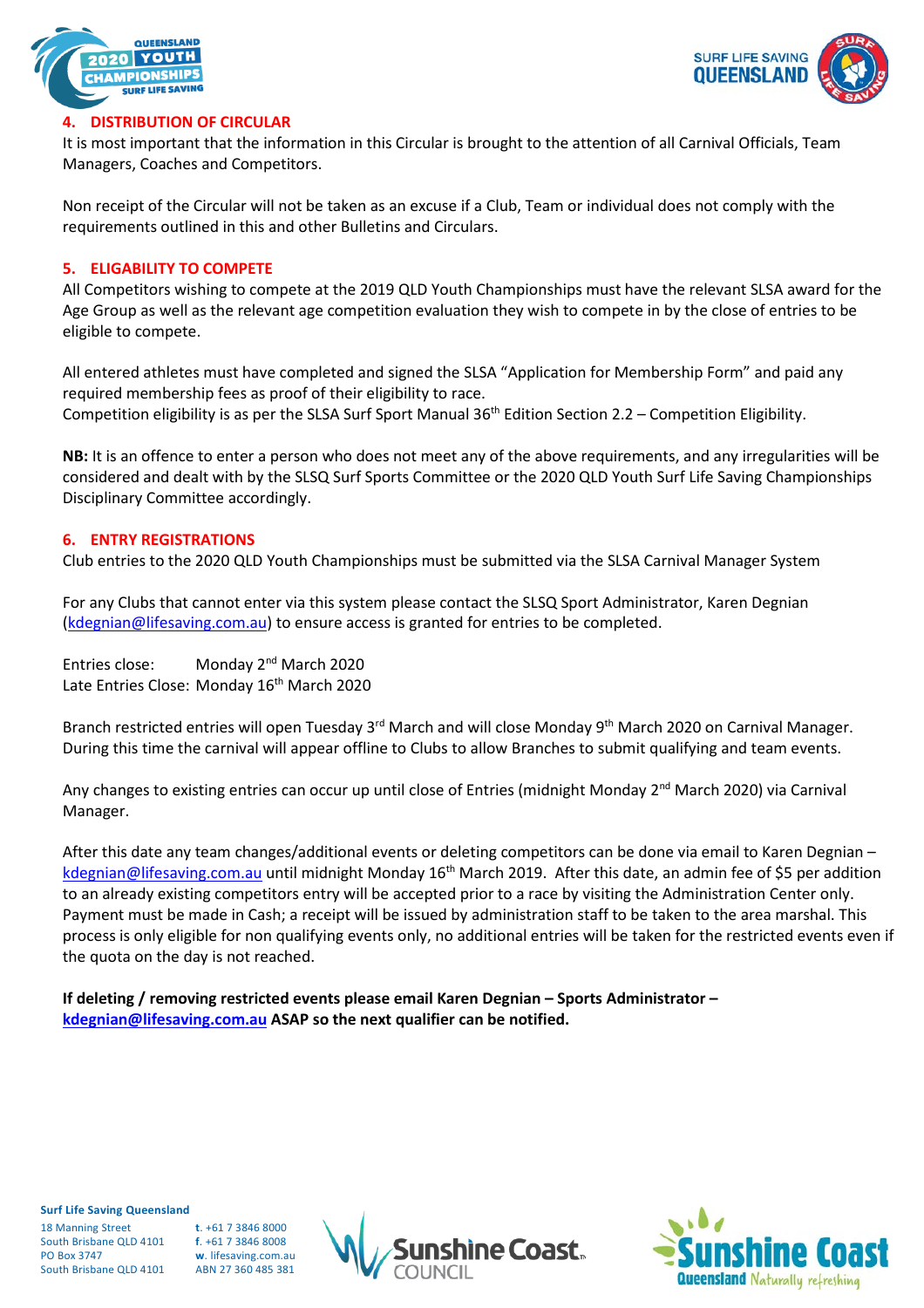



#### **7. ENTRY FEES**

The entry fee per competitor at the 2020 QLD Youth Championships is \$50 (inc GST) which includes a Hi Visibility Lycra that **MUST** be worn.

All online entries received after the initial closing date will incur a late fee of \$45 Plus the original entry of \$50

A tax invoice for all SLSQ club entries (including late entries) will be issued to Clubs in the week after the event.

#### **8. EVENT LIST**

All Branch Restricted events are highlighted in red.

Junior All Age Relay (U11-U15) Junior March Past (U11-U15)

2-Person Junior R & R (U11 – U13) – Saturday 2-person R & R (U14) – Saturday 2-person R & R (U15) – Saturday 5-Person Junior R & R (U11-U15) – Saturday

U11 Ironwoman U11 Ironman U11 Female Beach Flags National Contract Contract U11 Male Beach Flags U11 Female Beach Relay U11 Male Beach Relay U11 Female Beach Sprint U11 Male Beach Sprint U11 Female 1km Beach Run U11 Male 1km Beach Run U11 Female Board Relay New York Canada Board Relay U11 Female Board Rescue U11 Male Board Rescue U11 Female Cameron Relay U11 Male Cameron Relay U11 Female Surf Board U11 Male Surf Board U11 Female Surf Race U11 Male Surf Race U11 Female Surf Teams U11 Male Surf Teams

U12 Ironwoman 12 Ironman U12 Female Beach Flags National Control Control U12 Male Beach Flags U12 Female Beach Relay U12 Male Beach Relay U12 Female Beach Sprint U12 Male Beach Sprint U12 Female 1km Beach Run U12 Male 1km Beach Run U12 Female Board Relay November 2012 Male Board Relay U12 Female Board Rescue U12 Male Board Rescue U12 Female Cameron Relay U12 Male Cameron Relay U12 Female Surf Board U12 Male Surf Board U12 Female Surf Race U12 Male Surf Race U12 Female Surf Teams U12 Male Surf Teams

#### **Surf Life Saving Queensland**

18 Manning Street **t**. +61 7 3846 8000 South Brisbane QLD 4101 **f**. +61 7 3846 8008 PO Box 3747 **w**. lifesaving.com.au South Brisbane OLD 4101



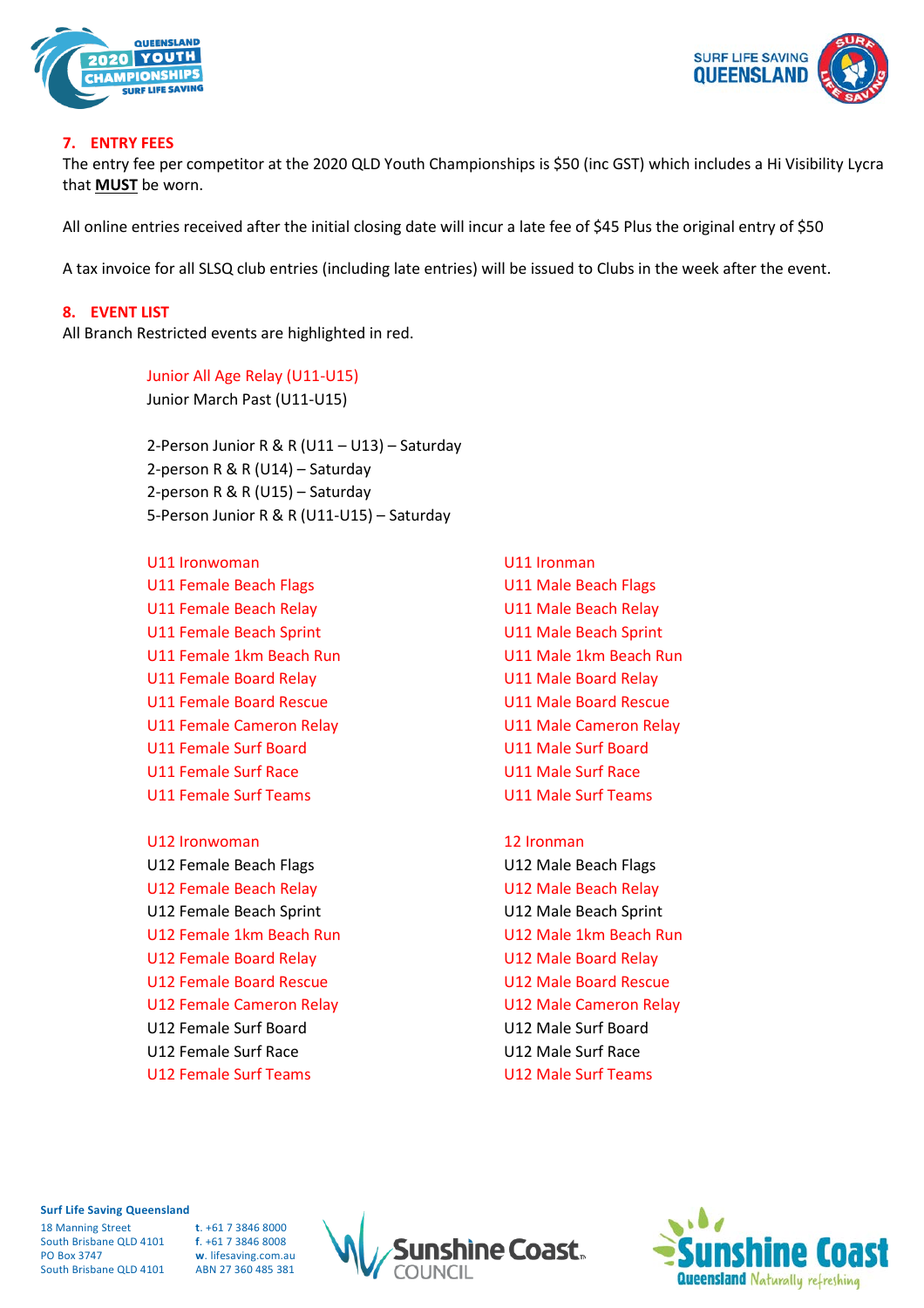

U13 Ironwoman U13 Ironman U13 Female Beach Flags U13 Male Beach Flags U13 Female Beach Relay New York Canada Beach Relay U13 Female Beach Sprint U13 Male Beach Sprint U13 Female 1km Beach Run U13 Male 1km Beach Run U13 Female Board Relay New York Canada Board Relay U13 Female Board Rescue U13 Male Board Rescue U13 Female Cameron Relay U13 Male Cameron Relay U13 Female Surf Board U13 Male Surf Board U13 Female Surf Race U13 Male Surf Race U13 Female Surf Teams U13 Male Surf Teams

U14 Ironwoman U14 Ironman U14 Female Beach Flags U14 Male Beach Flags U14 Female Beach Relay **U14 Male Beach Relay** U14 Female Beach Sprint U14 Male Beach Sprint U14 Female 2km Beach Run U14 Male 2km Beach Run U14 Female Board Relay New York Canada U14 Male Board Relay U14 Female Board Rescue U14 Male Board Rescue U14 Female Cameron Relay U14 Male Cameron Relay U14 Female Surf Board U14 Male Surf Board U14 Female Surf Race U14 Male Surf Race U14 Female Surf Teams U14 Male Surf Teams

U15 Ironwoman U15 Ironman U15 Female Beach Flags U15 Male Beach Flags U15 Female Beach Relay **U15 Male Beach Relay** U15 Female Beach Sprint U15 Male Beach Sprint U15 Female 2km Beach Run U15 Male 2km Beach Run U15 Female Board Relay U15 Male Board Relay U15 Female Board Rescue U15 Male Board Rescue U15 Female Cameron Relay U15 Male Cameron Relay U15 Female Surf Board U15 Male Surf Board U15 Female Surf Race U15 Male Surf Race U15 Female Surf Teams U15 Male Surf Teams



#### **Surf Life Saving Queensland**

18 Manning Street **t**. +61 7 3846 8000 South Brisbane QLD 4101 **f**. +61 7 3846 8008 PO Box 3747 **w**. lifesaving.com.au South Brisbane QLD 4101



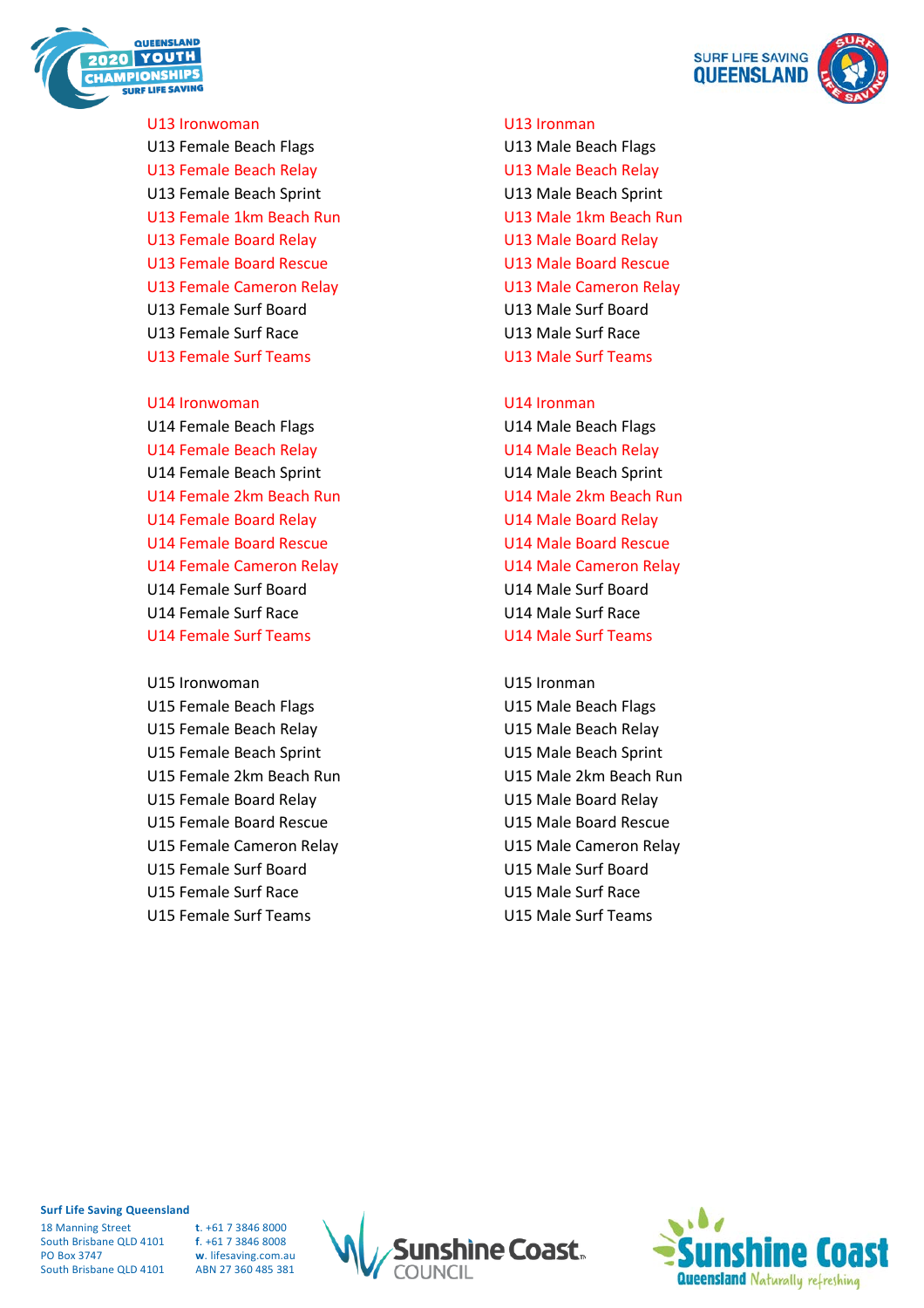



## **9. RESTRICTED EVENT QUOTAS**

| <b>Event</b>                       | <b>PDB</b> | <b>SCB</b> | <b>SSCB</b> | <b>WBCB</b>    | <b>NBB</b>     | <b>NQB</b>     |
|------------------------------------|------------|------------|-------------|----------------|----------------|----------------|
| All Age Relay                      | 3          | 3          | 3.          | 3              | 2              | 2              |
| Under 11 Individual events         | 12         | 12         | 12          | 8              | 8              | 8              |
| Iron Person events                 | 12         | 12         | 12          | 8              | 8              | 8              |
| 1km Beach run (Under 11 - Under13) | 8          | 8          | 8           | 6              | 6              | 6              |
| 2km Beach run (Under 14)           | 8          | 8          | 8           | 6              | 6              | 6              |
| U11 Male Beach Relay               | 3          | 3          | 3           | 3              | 3              | 3              |
| U11 Female Beach Relay             | 3          | 3          | 3           | 3              | 3              | 3              |
| U12 Male Beach Relay               | 3          | 3          | 3           | 3              | 3              | 3              |
| U12 Female Beach Relay             | 3          | 3          | 3           | 3              | 3              | 3              |
| U13 Male Beach Relay               | 3          | 3          | 3           | 3              | 3              | 3              |
| U13 Female Beach Relay             | 3          | 3          | 3           | 3              | 3              | 3              |
| U14 Male Beach Relay               | 3          | 3          | 3           | 3              | 3              | 3              |
| U14 Female Beach Relay             | 3          | 3          | 3           | 3              | 3              | 3              |
| <b>U11 Male Surf Teams</b>         | 4          | 5          | 5           | $\overline{2}$ | $\overline{2}$ | $\overline{2}$ |
| <b>U11 Female Surf Teams</b>       | 4          | 5          | 5           | $\overline{2}$ | $\overline{2}$ | $\overline{2}$ |
| U12 Male Surf Teams                | 4          | 5          | 5           | $\overline{2}$ | $\overline{2}$ | $\overline{2}$ |
| U12 Female Surf Teams              | 4          | 5          | 5           | $\overline{2}$ | 2              | $\overline{2}$ |
| U13 Male Surf Teams                | 4          | 5          | 5           | 2              | $\overline{2}$ | 2              |
| <b>U13 Female Surf Teams</b>       | 4          | 5          | 5           | $\overline{2}$ | $\overline{2}$ | $\overline{2}$ |
| <b>U14 Male Surf Teams</b>         | 4          | 5          | 5           | $\overline{2}$ | $\overline{2}$ | $\overline{2}$ |
| <b>U14 Female Surf Teams</b>       | 4          | 5          | 5           | $\overline{2}$ | $\overline{2}$ | $\overline{2}$ |
| U11 Male Rescue Board              | 6          | 6          | 6           | 6              | 4              | 4              |
| U11 Female Rescue Board            | 6          | 6          | 6           | 6              | 4              | 4              |
| U12 Male Rescue Board              | 6          | 6          | 6           | 6              | 4              | 4              |
| U12 Female Rescue Board            | 6          | 6          | 6           | 6              | 4              | 4              |
| U13 Male Rescue Board              | 6          | 6          | 6           | 6              | 4              | 4              |
| U13 Female Rescue Board            | 6          | 6          | 6           | 6              | 4              | 4              |
| U14 Male Rescue Board              | 6          | 6          | 6           | 6              | 4              | 4              |
| U14 Female Rescue Board            | 6          | 6          | 6           | 6              | 4              | 4              |
| U11 Male Board Relay               | 6          | 6          | 6           | 4              | 4              | 4              |
| U11 Female Board Relay             | 6          | 6          | 6           | 4              | 4              | 4              |
| U12 Male Board Relay               | 6          | 6          | 6           | 4              | 4              | 4              |
| U12 Female Board Relay             | 6          | 6          | 6           | 4              | 4              | 4              |
| U13 Male Board Relay               | 6          | 6          | 6           | 4              | 4              | 4              |
| U13 Female Board Relay             | 6          | 6          | 6           | 4              | 4              | 4              |
| U14 Male Board Relay               | 6          | 6          | 6           | 4              | 4              | 4              |
| U14 Female Board Relay             | 6          | 6          | 6           | 4              | 4              | 4              |
| U11 Male Cameron Relay             | 6          | 6          | 6           | 4              | 4              | 4              |
| U11 Female Cameron Relay           | 6          | 6          | 6           | 4              | 4              | 4              |
| U12 Male Cameron Relay             | 6          | 6          | 6           | 4              | 4              | 4              |
| U12 Female Cameron Relay           | 6          | 6          | 6           | 4              | 4              | 4              |
| U13 Male Cameron Relay             | 6          | 6          | 6           | 4              | 4              | 4              |
| U13 Female Cameron Relay           | 6          | 6          | 6           | 4              | 4              | 4              |
| U14 Male Cameron Relay             | 6          | 6          | 6           | 4              | 4              | 4              |
| U14 Female Cameron Relay           | 6          | 6          | 6           | 4              | 4              | 4              |

**Surf Life Saving Queensland**

18 Manning Street **t**. +61 7 3846 8000 South Brisbane QLD 4101<br>PO Box 3747 South Brisbane QLD 4101





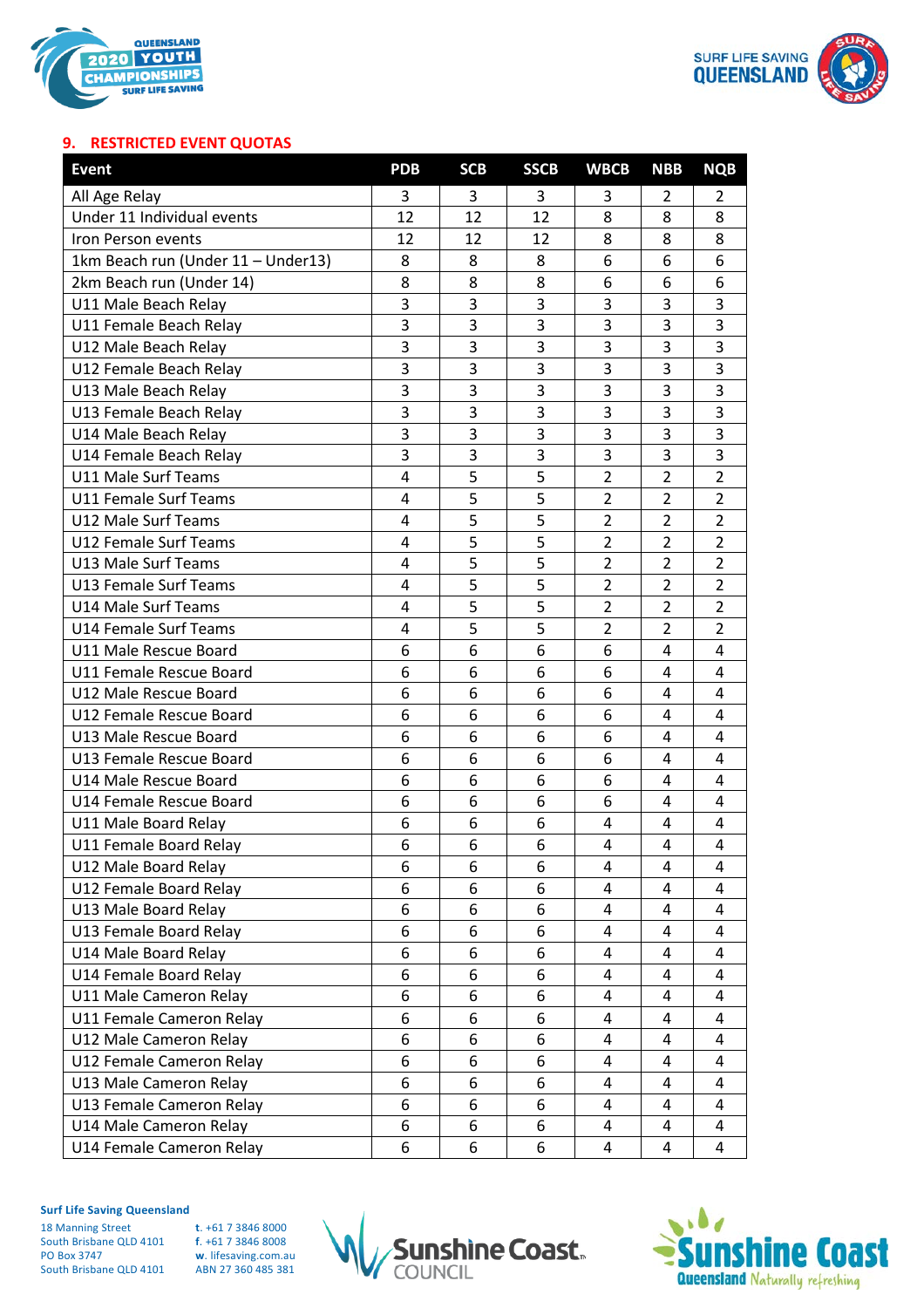



# **10. VOLUNTEER (OFFICIAL/WATER SAFETY/FIRST AID) REQUIREMENTS**

#### **Officials**

Clubs please note that if the required number of officials is not met through the volunteer official's nominations, SLSQ will enforce a 1:10 ratio for the total number of competitors attending the Championships.

#### **Water Safety (Orange Shirt)**

All SLSQ clubs participating in this event will be required to abide by the water safety personnel policy of 1:10 for the first 30 competitors and 1:5 for every ten (10) competitors over and above 30. A nomination form for these personnel will be sent out to clubs that are required to supply water safety after close of entries on the 2<sup>nd</sup> March 2020. Please submit the names of your financial members with a minimum SLSA qualification of the Surf Rescue Certificate or Bronze Medallion along with a current blue card certification on these nomination forms. Orange Shirt Water Safety nominations must be received by [kdegnian@lifesaving.com.au](mailto:kdegnian@lifesaving.com.au) by 5pm Friday 6th March 2020. No water safety from Clubs will result in Clubs not starting.

#### **Water Safety (IRB)**

For this event the top 10 clubs by competitor numbers will be required to supply a fully equipped IRB for the duration of the Championships (Friday to Sunday) and must be fully operational. Defective craft will be rejected and the Club made to replace it before they compete. IRB's must be delivered to the IRB compound by no later than 4pm on Thursday 19<sup>th</sup> March 2020. Clubs that fail to comply with this request will result in their Club not competing for that duration of time that the Club takes to supply the IRB or find a replacement IRB if their own is deemed unseaworthy.

Also the top 15 clubs by competitor numbers will be required to supply the names of **Qualified IRB driver's** and **Qualified IRB crewman's** to SLSQ by **5pm Friday 6th March 2020.** This nomination form will be sent out to clubs after close of entries on 2nd March 2020. Clubs that fail to have their members report for duties will result in that Club not competing for that duration of time that the Club was to supply personnel and the rest of the carnival if personnel is not supplied at all. A draft roster will be sent to clubs on Tuesday 10<sup>th</sup> March 2020 at the close of Branch entries to assist with the additional completion of the IRB Personnel nomination form.

Clubs will be put on a roster commencing Friday morning  $20<sup>th</sup>$  March through to Sunday 22<sup>nd</sup> March 2020 with morning and afternoon shifts. All Clubs that are required to provide orange shirt water safety or IRB water safety are asked to nominate their preference for times on the Water Safety Form that will be sent out after close of entries on the 2<sup>nd</sup> March 2020. If Clubs do not complete this form they will be placed on the roster at any time. The earlier this form is returned to SLSQ the more chance of your personnel getting their preference. The roster will be distributed to all clubs after Branch entries close and any changes will need to be negotiated with the club you would like to swap with.

### **First Aid**

Surf Life saving Queensland will require 6 additional volunteer first aid personnel for the 2020 QLD Youth Championships. If you have anyone interested in these roles please email Karen Degnian [\(kdegnian@lifesaving.com.au\)](mailto:kdegnian@lifesaving.com.au).

If we receive limited nominations will look at the top participating clubs to assist in this area.

**Surf Life Saving Queensland**

18 Manning Street **t**. +61 7 3846 8000 South Brisbane QLD 4101 **f**. +61 7 3846 8008 PO Box 3747 **w**. lifesaving.com.au South Brisbane OLD 4101 ABN 27 360 485 381



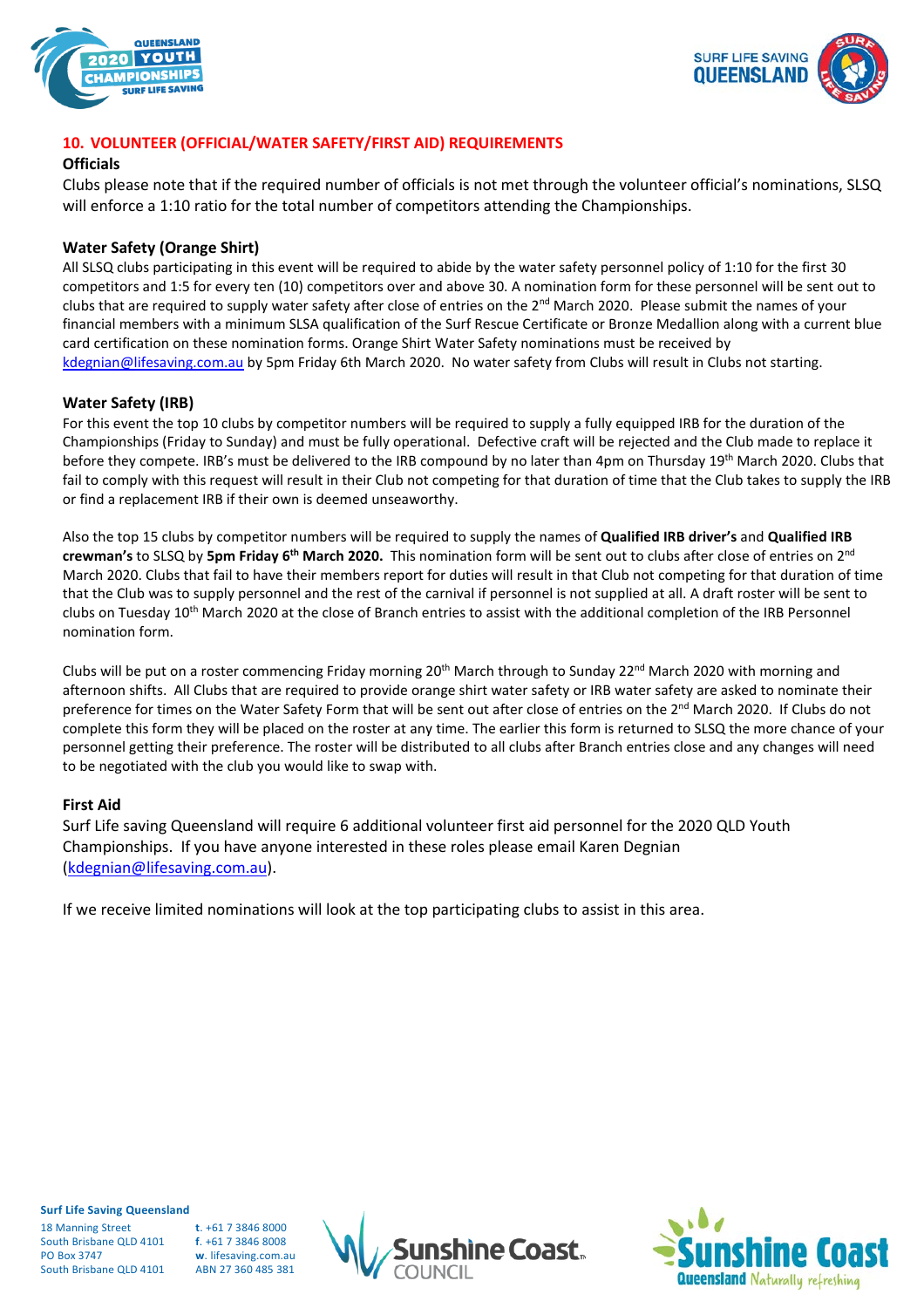



#### **11. DRAFT TIMETABLE**

The below timetable is only a draft and is subject to change. The Program of Events will go out with the Final Circular.

Thursday 19th March *Venue*

- 2.00pm Carnival Committee Meeting Communication Control officials Marquee Buhk Park
- 3.00pm All Youth Sectional Referees Meeting Officials Marquee Buhk Park
- 
- 6.30pm Team Manager Briefing Communication Control officials Marquee Buhk Park

Friday 20th March *Venue*

- 6.00am All IRB crews report to IRB Coordinator IRB compound (carpark south of surf club)
- 6.00am Carnival Committee Meeting Communication Control of Tricials Marquee Buhk Park
- 6.15am Official sign on/breakfast Officials Marquee Buhk Park
- 7.00am All Officials briefing Chronic Chronic Late of Chronic Chronic Chronic Chronic Chronic Chronic Chronic Chronic Chronic Chronic Chronic Chronic Chronic Chronic Chronic Chronic Chronic Chronic Chronic Chronic Chroni

Saturday 21st March *Venue*

- 6.00am All IRB crews report to IRB Coordinator IRB compound (carpark south of surf club)
- 6.00am Carnival Committee Meeting Communication Control of Tricials Marquee Buhk Park
- 6.15am Official sign on/breakfast Officials Marquee Buhk Park
- 
- 5.00pm March Past Officials Meeting Channel Controller Controller Marquee Buhk Park

Sunday 22nd March *Venue* 6.00am – All IRB crews report to IRB Coordinator IRB compound (carpark – south of surf club) 6.15am – Official sign on/breakfast Chronic Controller Controller Controller Controller Controller Officials Marquee – Buhk Park 7.00am – All Officials briefing Care Controller and Controller Controller Marquee – Buhk Park

5.00pm - All Officials Meeting **Contains a Container Contains Contains Act Officials Marquee – Buhk Park** 

7.00am – All Officials briefing Care Controller and Controller Controller Marquee – Buhk Park

### **12. DRESS OF COMPETITORS**

In all events, competitors must wear the Hi Visibility lycra provided as part of their entry to the State Championships. To promote competitor safety and assist with competitor identification, competitors and handlers entering the water beyond knee depth are required to wear approved hi vis as their top layer of clothing. Refusal to comply renders the clothing, competition apparel or equipment ineligible for the competition and the competitor and/or team would be ineligible for further participation in the event. SLSQ will provide handlers bibs in each area for the Iron person events.

SLSQ staff, the Event Referee, Area Referee and/or Sectional Referee reserve the right to order the removal or covering of signage, ID, or logos in conflict with any event sponsors and/or the SLSA Competition Sponsorship Policy.

#### **13. EVENT MEDALS, TROPHIES & POINTSCORE**

SLSQ Championship medals will be awarded to individuals and team members gaining  $1^{st}$  (Gold),  $2^{nd}$  (Silver) or  $3^{rd}$ (Bronze) in all Championship events contested.

Overall Pointscore (1<sup>st</sup>, 2<sup>nd</sup> & 3<sup>rd</sup>) and Handicap Pointscore (1<sup>st</sup>, 2<sup>nd</sup> & 3<sup>rd</sup>) trophies for the top 3 clubs in each will be awarded at the conclusion of the event.

The point score awarded to each Champion Club, within each event's age category, will be 6 points for  $1<sup>st</sup>$  place, down to 1 point for  $6<sup>th</sup>$  place. If, when the event has concluded, there is a tied pointscore, the club with the most first places will be declared the winner. Failing this, the club with the most  $2^{nd}$  placings to  $6^{th}$  placings respectively will be taken into account to determine a winner, if it arises there is a tie and no way to separate dual trophies will be presented.

**Surf Life Saving Queensland** 18 Manning Street **t**. +61 7 3846 8000

South Brisbane QLD 4101 **f**. +61 7 3846 8008 PO Box 3747 **w**. lifesaving.com.au South Brisbane OLD 4101



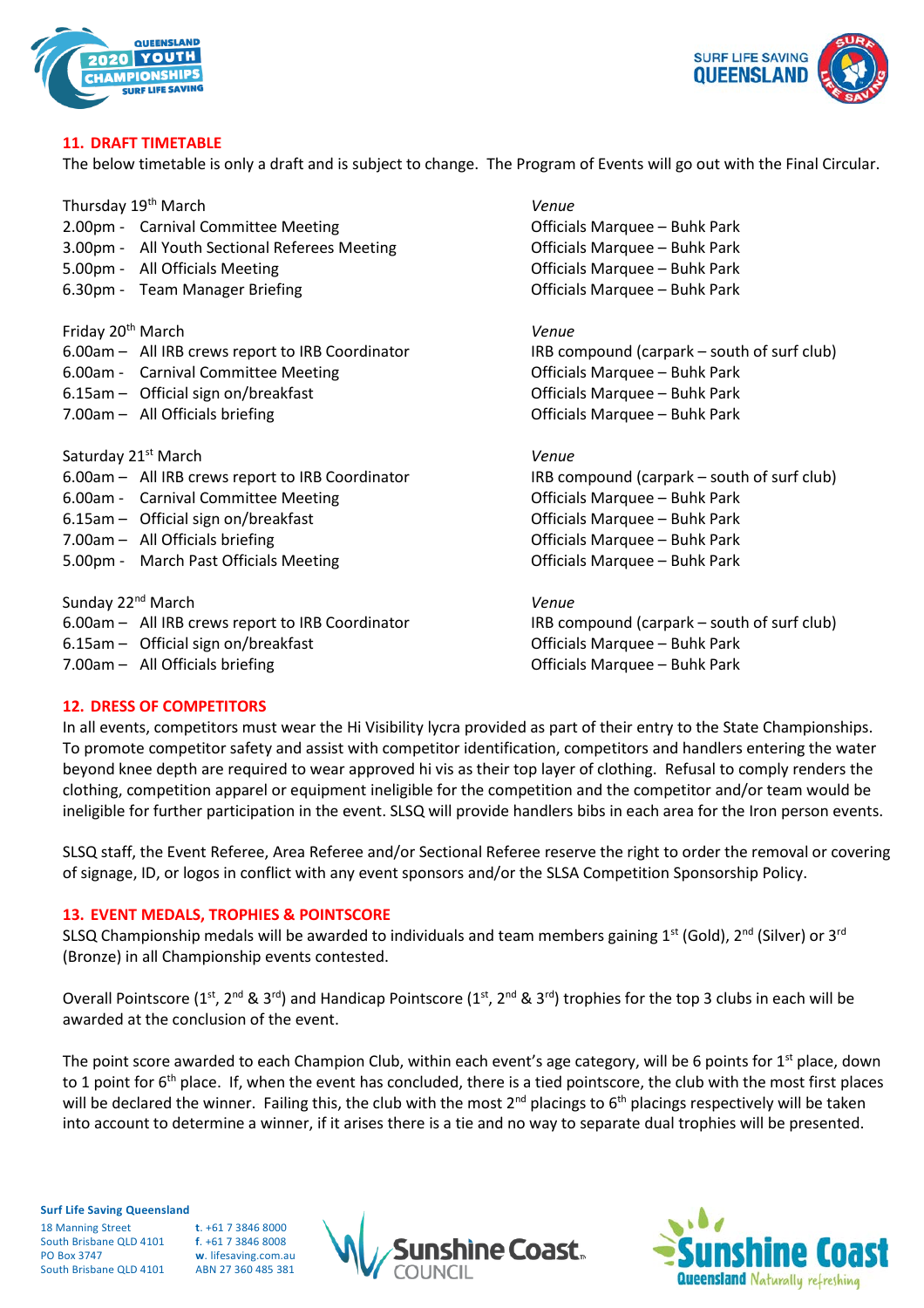



**DEAD HEATS** – Where a dead heat (as defined in the current edition of the Surf Sports Manual) occurs in the final of an event, the clubs of individuals/teams will share the placing points and medal relative to the finish placing. The club of the next individuals/teams to finish will receive the relative placing points based on the number of individuals/teams finishing ahead of them. For example: if two individuals finish equal  $1<sup>st</sup>$ , both individuals/teams shall receive 6 points each and the gold medal. The next placing individual/team shall be awarded the 4 points and the bronze medal for coming 3rd.

### **14. OFFICIALS**

All appointed officials will be required to be current accredited SLSA officials and be the holder of a current Blue Card. If an official would like to nominate for the event please follow the below link.

2020 QLD Youth Championships – [Official Nominations](https://www.surveymonkey.com/r/BVWVSRC)

Nominations must be received by Friday 21<sup>st</sup> February 2020.

It is imperative that the appearance of competition officials/judges is of a high standard, therefore appointed officials are asked to give a high degree of attention to their quality of uniform.

It is preferred that all officials wear the generic white and blue officials shirt.

#### **15. TEAM MANAGERS**

Each club must have a Team Manager complete the online [TEAM MANAGER DECLARATION LINK](https://www.surveymonkey.com/r/FD6HZ2V) before their club is eligible to compete at this event.

Team Managers must ensure they complete the above online Team Managers Declaration for this event by Friday 21st February 2020.

It is the Team Managers responsibility to ensure the changes to the Club's competing teams have been registered with the appropriate officials, and that all their competitors are correctly entered in the event.

It is compulsory for all Team Managers (in their official roles) to wear clearly identifiable apparel that highlights their club name and the wording 'Team Manager'. Anyone not displaying this ID will be asked to leave the competition area.

### **16. GEAR TRAILER/VEHICLE PARKING**

Gear trailer parking will be located in the carpark off Mari Street.

All club, competitors and officials are to read and obey the parking signs set up by the Sunshine Coast Council and the Carnival Committee and any vehicles that are illegally parked that results in an infringement notice will be the responsibility of the vehicles owner, SLSQ will take no responsibility.

### **17. SCRUITNEERING**

Scrutineering at this event will be conducted randomly throughout this event by appointed scrutineering officials.

#### **18. MEDIA & PHOTOGRAPHY**

#### **Drones:**

For the safety of competitors, officials and spectators SLSQ prohibits the use of drones or Unmanned Aerial Vehicles (UAV) at this event by members and/or public unless approved by SLSQ, 7 days prior to the event. The operator must supply an operations manual (including risk management plan), provide a copy of public liability insurance and comply with all Civil Aviation Safety Authority (CASA) requirements. SLSQ may utilise the use of our own drones to conduct aerial surveillance and monitor hazards.

**Surf Life Saving Queensland**

18 Manning Street **t**. +61 7 3846 8000 South Brisbane QLD 4101 **f**. +61 7 3846 8008<br>PO Box 3747 **w**. lifesaving.com.a w. lifesaving.com.au South Brisbane OLD 4101 ABN 27 360 485 381

ne Coast..

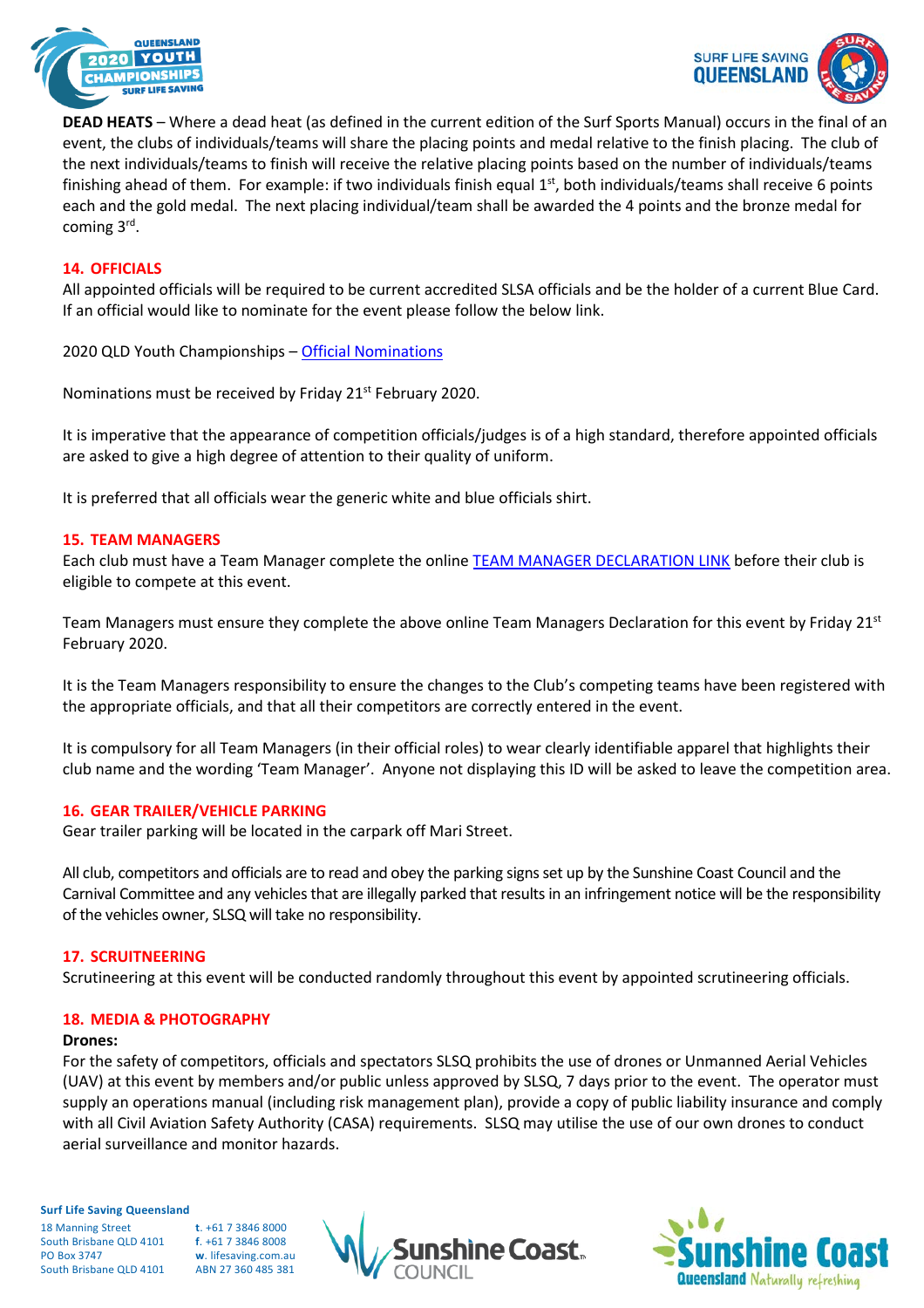



#### **Photography:**

As a condition of entry, all competitors agree to have photos and video taken during the event used for promotional material by SLSQ.

Photographers within the carnival area must have a visible photographer's pass as well as their BlueCard. For the QLD Youth & Senior Championships we utilise Harvpix for all our photography. Only event staff will be permitted with cameras inside the competition area for these two events.

#### **19. HEALTH & WELLBEING**

The welfare of all competitors and officials is of paramount importance and athletes or their Parent/guardian in the case of underage competitors should seek advice prior to the competition from a qualified professional for any health concerns if required.

Any competitor or official who suffers illness or injury prior to or at the event must seek a medical clearance before resuming their normal activities which includes training and competition.

In addition SLSQ may, at its sole discretion, require a competitor and/or official to be assessed for physical and/or psychological fitness to participate in the competition. This ensures the safety and wellbeing of the athlete concerned and fellow competitors while also ensuring all parties and SLSQ are not placed at risk.

SLSQ will be supplying adequate shade tents at all marshalling areas for officials and competitors throughout the event. It is highly recommended that all athletes ensure they carry with them adequate apparel to assist with reduction of sunburn, along with recommended use of sunscreen throughout the day.

Water barrels will be available under the marshalling tents for officials, team managers and competitor use. These barrels are in place for all persons to use and fill up their own water bottles. Please note, no drinking cups will be supplied.

### **20. ANTI-DOPING & MATCH FIXING**

SLSQ affiliated with SLSA supports the Australian Government, the Australian Sports Commission, the Australian Olympic Committee, and the Australian Sports Anti-Doping Authority (ASADA) in their efforts to eradicate the use of drugs in sport.

It is strongly recommended that all Coaches and Team Managers complete the ASADA Level 1 Course as well as the Australian Governments Matching Fixing Course. Both of these courses are free of charge and provide an opportunity to develop a knowledge and understanding of anti-doping and match fixing in sport. Links to the online platforms are below.

### **ASADA Level 1 Couse**

<https://elearning.asada.gov.au/> **Match Fixing Couse** <https://elearning.sport.gov.au/>

**Surf Life Saving Queensland**

18 Manning Street **t**. +61 7 3846 8000 South Brisbane QLD 4101 **f**. +61 7 3846 8008 PO Box 3747 **w**. lifesaving.com.au South Brisbane OLD 4101